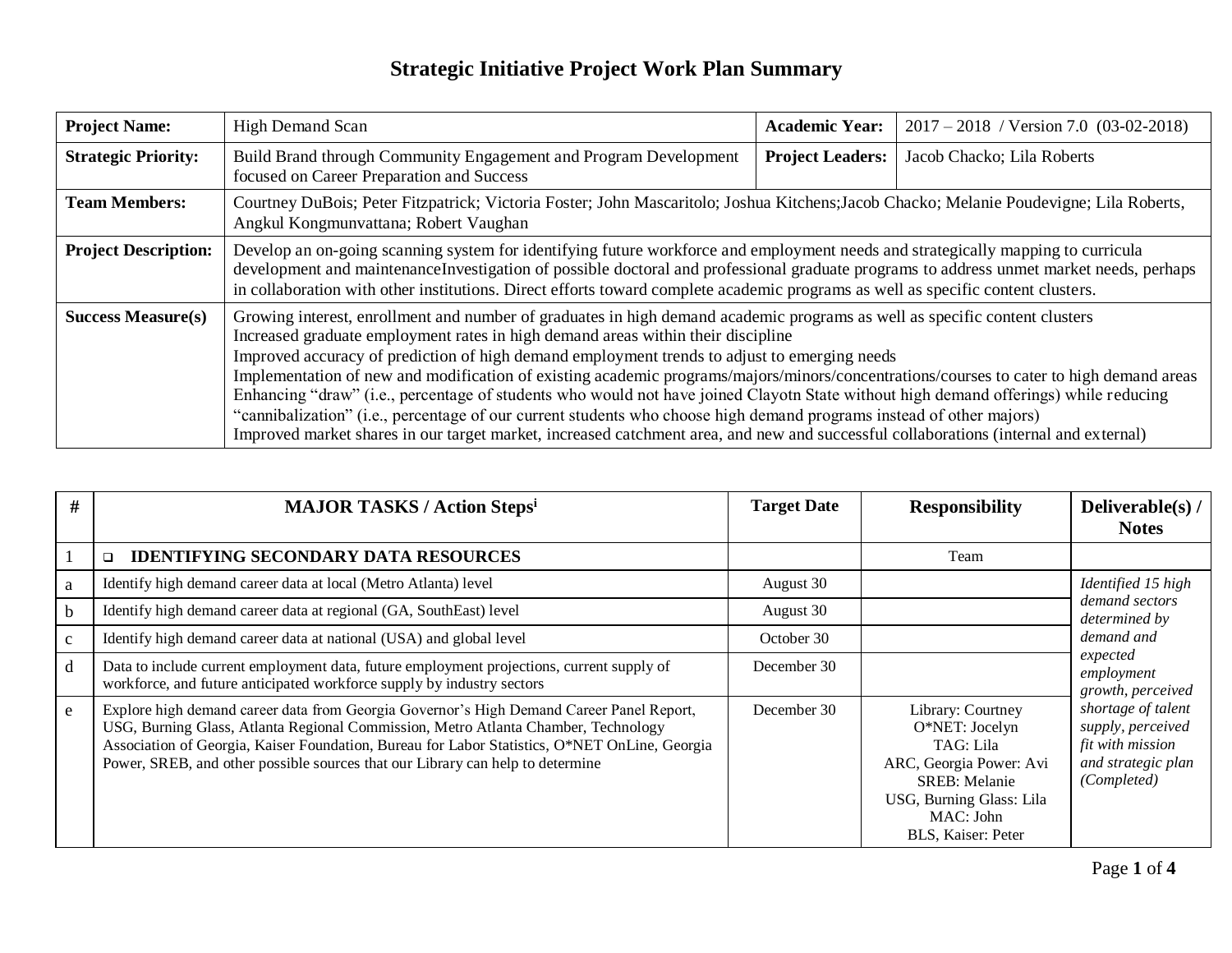| #              | <b>MAJOR TASKS / Action Stepsi</b>                                                                                                                                                                                                                               | <b>Target Date</b> | <b>Responsibility</b> | Deliverable(s) /<br><b>Notes</b>                                                                                                         |
|----------------|------------------------------------------------------------------------------------------------------------------------------------------------------------------------------------------------------------------------------------------------------------------|--------------------|-----------------------|------------------------------------------------------------------------------------------------------------------------------------------|
|                |                                                                                                                                                                                                                                                                  |                    |                       | Narrowed to top<br>10 sectors<br>(Completed)<br>Identified 5 high<br>demand career<br>fields and potential<br>minors/concentrati<br>ons. |
| $\overline{2}$ | <b>SELECT HIGH DEMAND CAREER FIELDS</b><br>$\Box$                                                                                                                                                                                                                |                    | Team                  |                                                                                                                                          |
| a              | Create and maintain comprehensive data capture and data tracking system for high demand career<br>fields                                                                                                                                                         | January 15 2017    |                       | First scan<br>completed;<br>maintenance<br>schedule and plan<br>not yet determined                                                       |
| $\mathbf b$    | Use criteria such as job projections and unmet demand to shortlist top high demand career fields                                                                                                                                                                 | January 30         |                       | Completed                                                                                                                                |
| $\overline{3}$ | VALIDATE WITH PRIMARY DATA<br>$\Box$                                                                                                                                                                                                                             |                    | Team                  |                                                                                                                                          |
| a              | Choose primary data collection methodology, decide on frequency (quarterly-semiannually),<br>develop instrument, and identify expert respondent groups with the objective of collecting future<br>workforce ideas and the types of jobs companies are hiring for | January 30         |                       | <b>First Scan</b><br>Complete                                                                                                            |
| $\mathbf b$    | Focus groups and Surveys with Advisory Boards, Corporate Partners, Industry Forums,<br>Roundtables, Alumni, and Networking meetings                                                                                                                              | February 28        |                       | College Advisory<br>Boards identified<br>10 skill sets and<br>ranked based upon<br>responses from<br>stakeholders<br>(Completed)         |
| $\mathbf{c}$   | Assess environmental factors affecting high demand career fields and future employment trends<br>(e.g., aging workforce, diverse workforce, workplace automation, etc.)                                                                                          | March 15           |                       | Partially complete                                                                                                                       |
| $\mathbf d$    | Identify skill sets, attributes and dispositions that cut across emerging high demand career fields<br>(e.g., teamwork, problem solving, analytical skills, communication, technology competence, etc.)                                                          | March 15           |                       | Completed                                                                                                                                |
| $\overline{4}$ | STRATEGICALLY MAP TO EXISTING CURRICULA<br>$\Box$                                                                                                                                                                                                                |                    | Team                  |                                                                                                                                          |
| a              | Use secondary and primary data to assess and improve career readiness delivered by existing<br>curricula                                                                                                                                                         | March 31           |                       | In progress                                                                                                                              |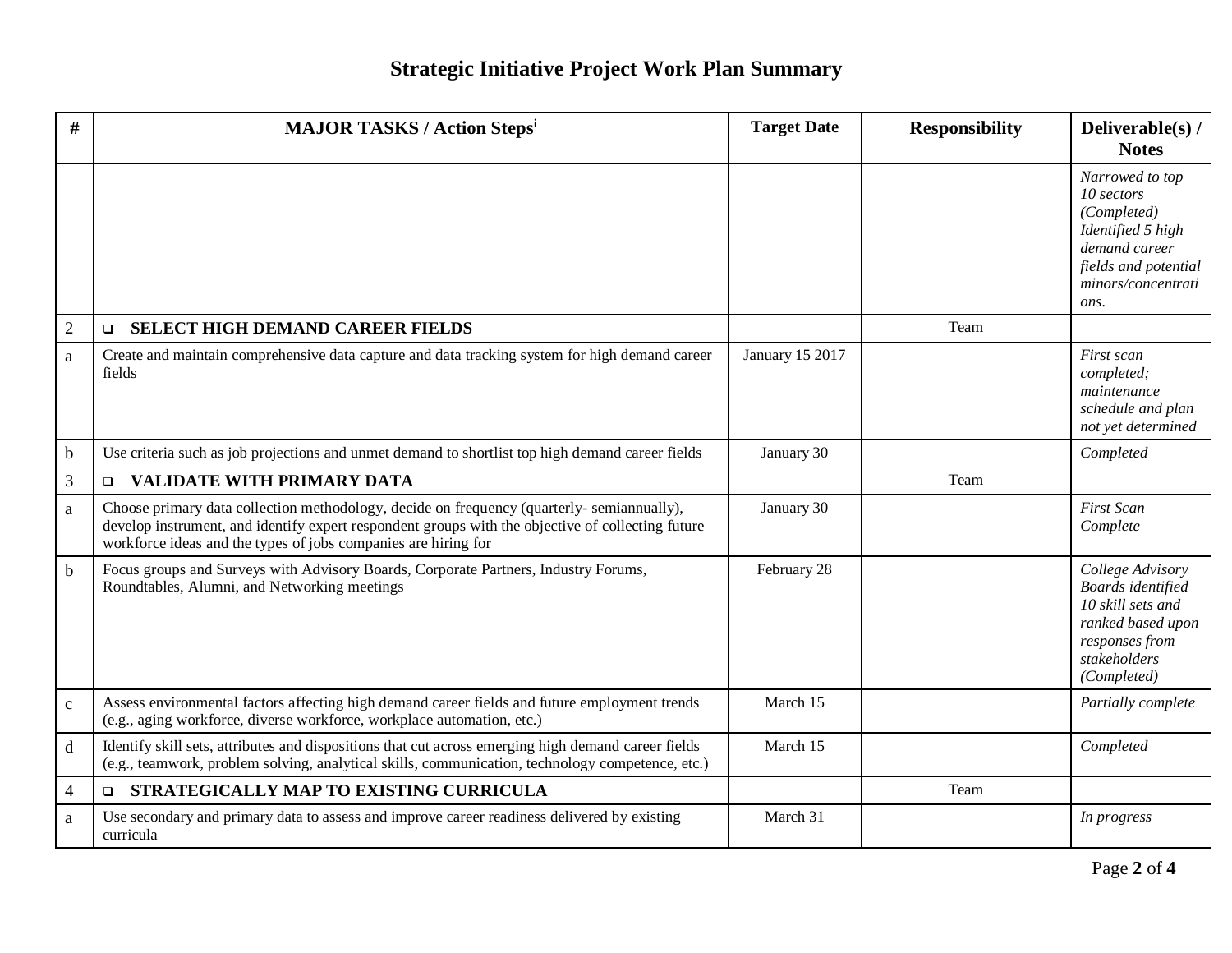| $\#$         | <b>MAJOR TASKS / Action Stepsi</b>                                                                                                                                                                                                                                    | <b>Target Date</b> | <b>Responsibility</b> | Deliverable(s) /<br><b>Notes</b>                                                                                                        |
|--------------|-----------------------------------------------------------------------------------------------------------------------------------------------------------------------------------------------------------------------------------------------------------------------|--------------------|-----------------------|-----------------------------------------------------------------------------------------------------------------------------------------|
| b            | Develop curriculum alignment matrix and program alignment matrix that identify high demand<br>career skills and content currently delivered or current missing in our existing academic offerings,<br>for face-to-face, hybrid and online courses and programs        | March 31           |                       | Pending                                                                                                                                 |
| $\mathbf{C}$ | Assess existing programs and offerings in USG schools for a better understanding of program<br>availability, market differentiation and regional offerings, and approach curriculum modification<br>for existing programs to better meet career demands in the future | March 31           |                       | Pending                                                                                                                                 |
| 5            | <b>IDENTIFY AND RECOMMEND NEW CURRICULA</b><br>$\Box$                                                                                                                                                                                                                 |                    | Team                  |                                                                                                                                         |
| a            | Develop new ideas for innovative high demand curriculum                                                                                                                                                                                                               | April 30           |                       | Some have been<br>recommended                                                                                                           |
| $\mathbf b$  | Identify new programs/courses for the short term                                                                                                                                                                                                                      | April 30           |                       | 5 potential<br>programs<br>identified and<br>presented at<br>Leadership Retreat<br>and to Academic<br><b>Affairs Council</b>            |
| $\mathbf{C}$ | Identify new programs/courses for the long term                                                                                                                                                                                                                       | April 30           |                       | 5 additional<br>potential programs<br>identified and<br>presented at<br>Leadership Retreat<br>and to Academic<br><b>Affairs Council</b> |
| $\mathbf d$  | Identify colleges/departments to lead each new idea and the extent of possible collaboration across<br>colleges, departments, and even other USG institutions in delivering high demand curriculum                                                                    | May 15             |                       | Lead colleges by<br>program are<br>apparent, with<br>cross-college<br>collaboration<br>necessary for some<br>programs.                  |

|  | $\alpha$ mnn $\alpha$<br>Souncil<br><i>ttaırs</i><br>$\boldsymbol{n}$<br>Academic<br>suooested<br>$\mathbf{c}$<br> |  | l eam<br>emand)<br>$\sim$<br>ean<br>Academic<br>Attairs |  |
|--|--------------------------------------------------------------------------------------------------------------------|--|---------------------------------------------------------|--|
|--|--------------------------------------------------------------------------------------------------------------------|--|---------------------------------------------------------|--|